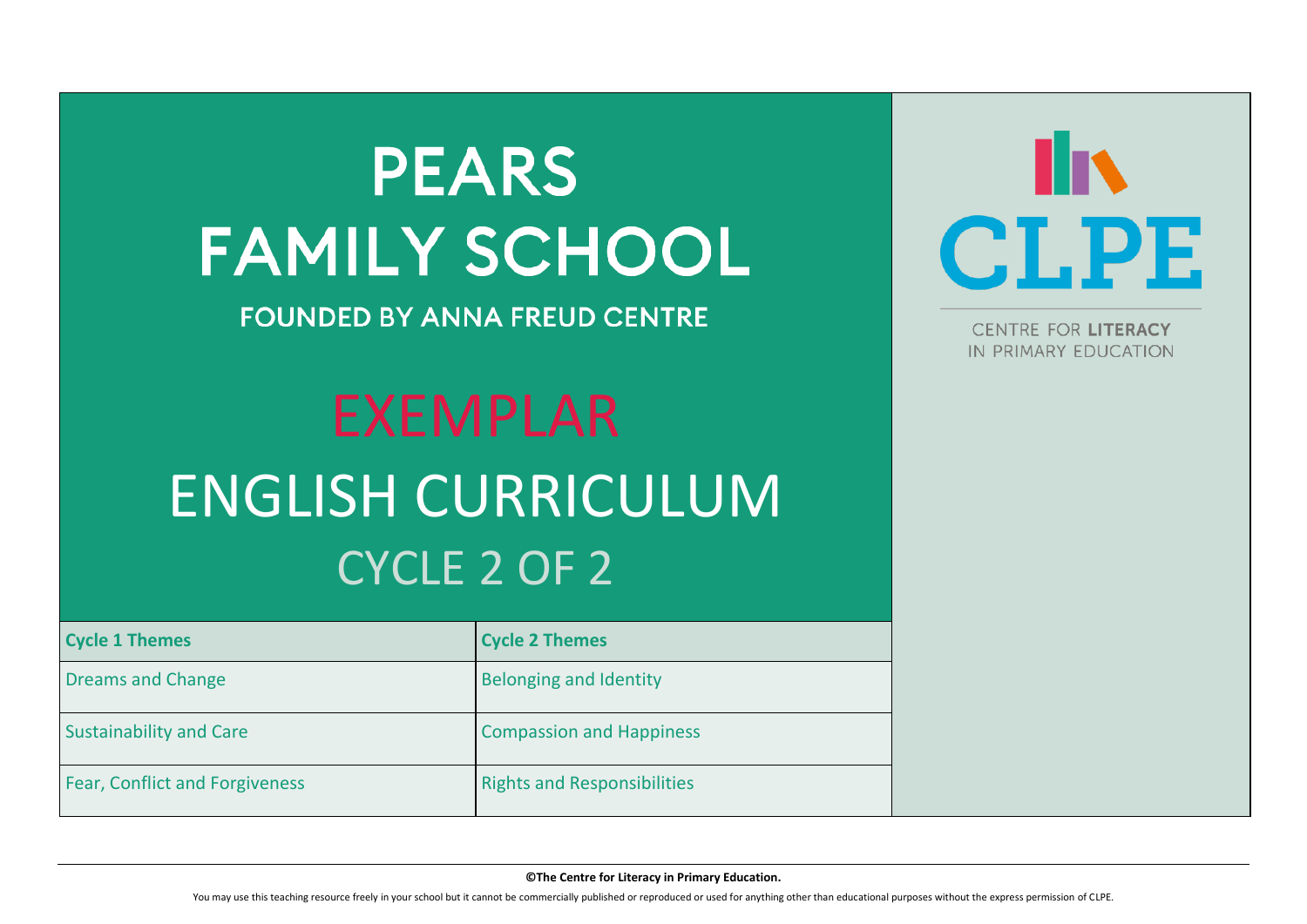### **©The Centre for Literacy in Primary Education.**

You may use this teaching resource freely in your school but it cannot be commercially published or reproduced or used for anything other than educational purposes without the express permission of CLPE.

| ٩<br>۰, | ۹      |  |
|---------|--------|--|
|         | ć<br>ì |  |
|         |        |  |

### **EXEMPLAR CLPE English Curriculum Map: Pears Family School Cycle**

| <b>Phase 1</b><br><b>English Curriculum</b>                                                                | <b>Autumn 1</b><br><b>A Great Big Cuddle</b><br>by Michael Rosen<br>and Chris Riddell                                                                                                                                                                                                                                                                                                                                                                                                                       | <b>Autumn 2</b><br><b>Grace and Family</b><br>by Mary Hoffman                                                                                                                                                                                                                                                                                                                                                                                                                                                                                                                                                                                                                                                                                                                                   | <b>Spring 1</b><br><b>The Lonely Beast</b><br>by Chris Judge                                                                                                                                                                                                                                                                                                                                                                                                                                                                                                                                                                                                                                                                                                                                                                                                                                                                                                                                                                                          | <b>Spring 2</b><br><b>Please Mr Magic Fish</b><br>by Jessica Souhami                                                                                                                                                                                                                                                                                                                                                                                                                                                                                                                           | <b>Summer 1</b><br><b>The Magic Finger</b><br>by Roald Dahl                                                                                                                                                                                                                                                                                                                                                                                                                                                                                                                                                                                                                                                                                                   | <b>Summer 2</b><br><b>Rapunzel</b><br>by Bethan Woolvin                                                                                                                                                                                                                                                                                                                                                     |
|------------------------------------------------------------------------------------------------------------|-------------------------------------------------------------------------------------------------------------------------------------------------------------------------------------------------------------------------------------------------------------------------------------------------------------------------------------------------------------------------------------------------------------------------------------------------------------------------------------------------------------|-------------------------------------------------------------------------------------------------------------------------------------------------------------------------------------------------------------------------------------------------------------------------------------------------------------------------------------------------------------------------------------------------------------------------------------------------------------------------------------------------------------------------------------------------------------------------------------------------------------------------------------------------------------------------------------------------------------------------------------------------------------------------------------------------|-------------------------------------------------------------------------------------------------------------------------------------------------------------------------------------------------------------------------------------------------------------------------------------------------------------------------------------------------------------------------------------------------------------------------------------------------------------------------------------------------------------------------------------------------------------------------------------------------------------------------------------------------------------------------------------------------------------------------------------------------------------------------------------------------------------------------------------------------------------------------------------------------------------------------------------------------------------------------------------------------------------------------------------------------------|------------------------------------------------------------------------------------------------------------------------------------------------------------------------------------------------------------------------------------------------------------------------------------------------------------------------------------------------------------------------------------------------------------------------------------------------------------------------------------------------------------------------------------------------------------------------------------------------|---------------------------------------------------------------------------------------------------------------------------------------------------------------------------------------------------------------------------------------------------------------------------------------------------------------------------------------------------------------------------------------------------------------------------------------------------------------------------------------------------------------------------------------------------------------------------------------------------------------------------------------------------------------------------------------------------------------------------------------------------------------|-------------------------------------------------------------------------------------------------------------------------------------------------------------------------------------------------------------------------------------------------------------------------------------------------------------------------------------------------------------------------------------------------------------|
| <b>Human Theme</b>                                                                                         | <b>Belonging and Identity</b>                                                                                                                                                                                                                                                                                                                                                                                                                                                                               | <b>Belonging and Identity</b>                                                                                                                                                                                                                                                                                                                                                                                                                                                                                                                                                                                                                                                                                                                                                                   | <b>Compassion and Happiness</b>                                                                                                                                                                                                                                                                                                                                                                                                                                                                                                                                                                                                                                                                                                                                                                                                                                                                                                                                                                                                                       | <b>Compassion and Happiness</b>                                                                                                                                                                                                                                                                                                                                                                                                                                                                                                                                                                | <b>Rights and Responsibilities</b>                                                                                                                                                                                                                                                                                                                                                                                                                                                                                                                                                                                                                                                                                                                            | <b>Rights and Responsibilities</b>                                                                                                                                                                                                                                                                                                                                                                          |
| <b>Literary Form</b>                                                                                       | <b>Poetry Collection</b>                                                                                                                                                                                                                                                                                                                                                                                                                                                                                    | Picturebook                                                                                                                                                                                                                                                                                                                                                                                                                                                                                                                                                                                                                                                                                                                                                                                     | Extended picturebook                                                                                                                                                                                                                                                                                                                                                                                                                                                                                                                                                                                                                                                                                                                                                                                                                                                                                                                                                                                                                                  | <b>Traditional Tale</b>                                                                                                                                                                                                                                                                                                                                                                                                                                                                                                                                                                        | <b>Illustrated Novel</b>                                                                                                                                                                                                                                                                                                                                                                                                                                                                                                                                                                                                                                                                                                                                      | Twist on a Traditional Tale                                                                                                                                                                                                                                                                                                                                                                                 |
| <b>National Curriculum</b><br><b>Cross Curricular Links</b>                                                | PSHE: family, childhood and<br>belonging; exploring personal<br>experiences, emotions and<br>behaviour<br>Science: Biology - human growth,<br>infancy and childhood<br>Geography: learning routes and safe<br>places in the local environment<br>Art and Design: responding to and<br>exploring Chris Riddell's illustration;<br>responding to poetry through art<br>Music: tone, pitch and dynamics and<br>using voices expressively and<br>creatively, speaking chants and<br>rhymes in performing poetry | <b>Maths:</b> comparing money systems;<br>repeated patterns and arrays;<br>shape, space and measurement<br>Science: Animals of The Gambia,<br>habitat and simple food chains<br>PSHE: notions of family and<br>belonging; exploring emotion,<br>including envy and jealousy<br>Geography: comparative study with<br>human and physical features of the<br>UK ad The Gambia; exploring<br>familial origins and journeys<br>Art and Design: exploring colours,<br>patterns and motifs of Gambian<br>fabric; traditional and contemporary<br>fashion designers of The Gambia;<br>fabric printing – mono-printing and<br>dye work<br>Design and Technology: designing<br>and creating mono printing blocks;<br>making an outfit from printed fabric;<br>preparing food for a Gambian<br>celebration | Maths: Estimation; applied maths through party<br>preparations<br>Art and Design: characterisation; underwater<br>scenes; monsters<br>Design and Technology: planning a party -<br>decorations, food preparation, tableware;<br>design and test a bridge<br>Music: create soundscapes for various settings;<br>compose music in response to movement of<br>underwater creatures<br>Science: Biology -marine plant and animal life,<br>habitats and food chains; growing plants; needs<br>of plants and adaptation to local conditions;<br>Physics - sound waves<br>Geography: physical features of the settings;<br>map work, topography, symbols; compass work;<br>continents and oceans; water cycle<br>PE: emulating the Beast's movements; create<br>an obstacle course; celebration dance<br><b>Computing:</b> communicating and presenting<br>information for a wide audience – create a news<br>appeal<br>PSHE and Citizenship: Compassion -<br>collaborating and volunteering to help others;<br>exploring personal happiness and contentment | Science: fish, fishing and<br>sustainability; marine habitats;<br>water waves<br><b>PSHE and Citizenship:</b><br>contentment, aspiration and<br>greed; sustainable living; family<br>stories<br>Design and Technology: create a<br>fishing rod game; preparing food<br>Geography: houses and homes;<br>bodies of water globally -<br>streams, rivers, lakes, seas and<br>oceans; fishing communities<br>P.E. Moving bodies in different<br>ways - dance inspired by the<br>story<br>Art and Design: Puppetry and<br>theatre design<br><b>Maths:</b> measurement - length<br>and capacity; time | Maths: 24 hour clock - digital and analogue<br><b>Science:</b> Biology – native birds; Materials –<br>large-scale nest building<br>PSHE: Roles and responsibilities; animal<br>rights and welfare; debate and discussion<br>and appreciating differing viewpoint;<br>managing anger<br>Geography: physical and human features of<br>areas of UK countryside; aerial and bird's<br>eye views; mapwork<br>Art and Design: exploring the art of Quentin<br>Blake; textiles - felting and weaving<br><b>PE:</b> dance to represent the storm scene;<br>emulating the transformation movements<br>and that of the birds<br>Music: exploring and composing music<br>inspired by storms; using voice, instrument<br>and body percussion for effect in<br>performance | Science: Physics - flight; levers and<br>pulleys; Materials - properties; Living<br>Things – the Rapunzel plant; fast<br>growing plants and herbs<br>Design and Technology: creating a<br>ladder and other forms of escape<br>including flying machines; design a<br>pulley system to smuggle items in and<br>out of the tower; sustainable herb<br>gardening<br>Geography: forest habitats and<br>wildlife |
| <b>Reading and Phonics:</b><br><b>Experience, Knowledge,</b><br><b>Skills and Strategies</b>               | voice sounds<br>Word and language play<br>Rhyme and analogy/onset and rime<br>Spelling patterns<br>Neo-language – reading pseudo<br>words in context<br>Performance reading<br>Reading own poetry                                                                                                                                                                                                                                                                                                           | Rhythm, rhyme, body percussion and Environmental sound discrimination<br>Reinforcing the basic code, including<br>consonant clusters<br>Complex Code: split vowel digraphs<br>Developing inference<br>Relating to personal experiences<br>and knowledge of the world<br>Summarising<br>Reading illustration                                                                                                                                                                                                                                                                                                                                                                                                                                                                                     | Instrumental sounds<br>Past tense suffix<br>Teaching complex code<br>Developing fluency through repetitive refrain<br><b>Building stamina</b><br>Developing inference<br>Making connections with human experiences<br>Evaluation - knowledge of world<br>Summarising                                                                                                                                                                                                                                                                                                                                                                                                                                                                                                                                                                                                                                                                                                                                                                                  | Environmental sound<br>Alliteration<br>Teaching complex code<br>Looking at language<br>Performance reading<br>Relating to personal experiences<br>Inference and deduction<br>Evaluation - knowledge of world<br>Summarising<br>Reading illustration                                                                                                                                                                                                                                                                                                                                            | Environmental sound<br>Body percussion<br>Complex Code - link spelling and reading<br>Looking at language<br>Close reading<br>Performance reading<br>Relating to personal experiences<br>Inference and deduction<br>Evaluation - knowledge of world<br>Summarising                                                                                                                                                                                                                                                                                                                                                                                                                                                                                            | Voice sounds<br>Developing fluency using<br>Looking at language<br>Repetitive refrain<br><b>Reading illustration</b><br>Developing inference<br>Developing experience by making<br>intertextual connections                                                                                                                                                                                                 |
| Vocabulary, Grammar,<br><b>Punctuation (and</b><br>Spelling)<br>and Extended Language<br><b>Competency</b> | Expressive and figurative language<br>Neo-language<br>Language and word play<br>Expanded noun phrases<br>Investigating spelling patterns<br>Visualising<br>Reader response                                                                                                                                                                                                                                                                                                                                  | Narrative voice<br>Expanded noun phrases<br>Subordinate and co-ordinate clauses<br>Dialogue<br>Past, present perfect, progressive<br>Plurals<br>Investigating spelling patterns<br><b>Book Talk</b>                                                                                                                                                                                                                                                                                                                                                                                                                                                                                                                                                                                             | Narrative voice<br>Expanded noun phrases<br>Subordinate and co-ordinate clauses<br>Dynamic and stative verbs<br>Dialogue<br>Past, present perfect, progressive<br>Plurals<br>Investigating spelling patterns<br><b>Book Talk</b>                                                                                                                                                                                                                                                                                                                                                                                                                                                                                                                                                                                                                                                                                                                                                                                                                      | Storytelling language<br>Expanded noun phrases<br>Subordinate and co-ordinate<br>clauses<br>Comparatives and superlatives<br>Dialogue<br>Past, present perfect,<br>progressive<br>Plurals<br>Investigating spelling patterns<br><b>Book Talk</b>                                                                                                                                                                                                                                                                                                                                               | Narrative voice<br>Expanded noun phrases<br>Subordinate and co-ordinate clauses<br>Dynamic and stative verbs<br>Dialogue<br>Past, present perfect, progressive<br>Plurals<br>Comparatives and superlatives<br>Investigating spelling patterns - -ed<br><b>Book Talk</b>                                                                                                                                                                                                                                                                                                                                                                                                                                                                                       | <b>Explanatory voice</b><br>Rhyming pairs – onset and rime<br>Descriptive and scientific language<br>Present tense, including<br>progressive<br>Determiners<br>Investigating spelling patterns<br><b>Book Talk</b>                                                                                                                                                                                          |
| <b>Extended Writing</b><br><b>Outcome</b>                                                                  | Poetry in a range of forms                                                                                                                                                                                                                                                                                                                                                                                                                                                                                  | <b>Information Text</b>                                                                                                                                                                                                                                                                                                                                                                                                                                                                                                                                                                                                                                                                                                                                                                         | Televised news report                                                                                                                                                                                                                                                                                                                                                                                                                                                                                                                                                                                                                                                                                                                                                                                                                                                                                                                                                                                                                                 | <b>Traditional Tale</b>                                                                                                                                                                                                                                                                                                                                                                                                                                                                                                                                                                        | Narrative Sequel                                                                                                                                                                                                                                                                                                                                                                                                                                                                                                                                                                                                                                                                                                                                              | Persuasive text                                                                                                                                                                                                                                                                                                                                                                                             |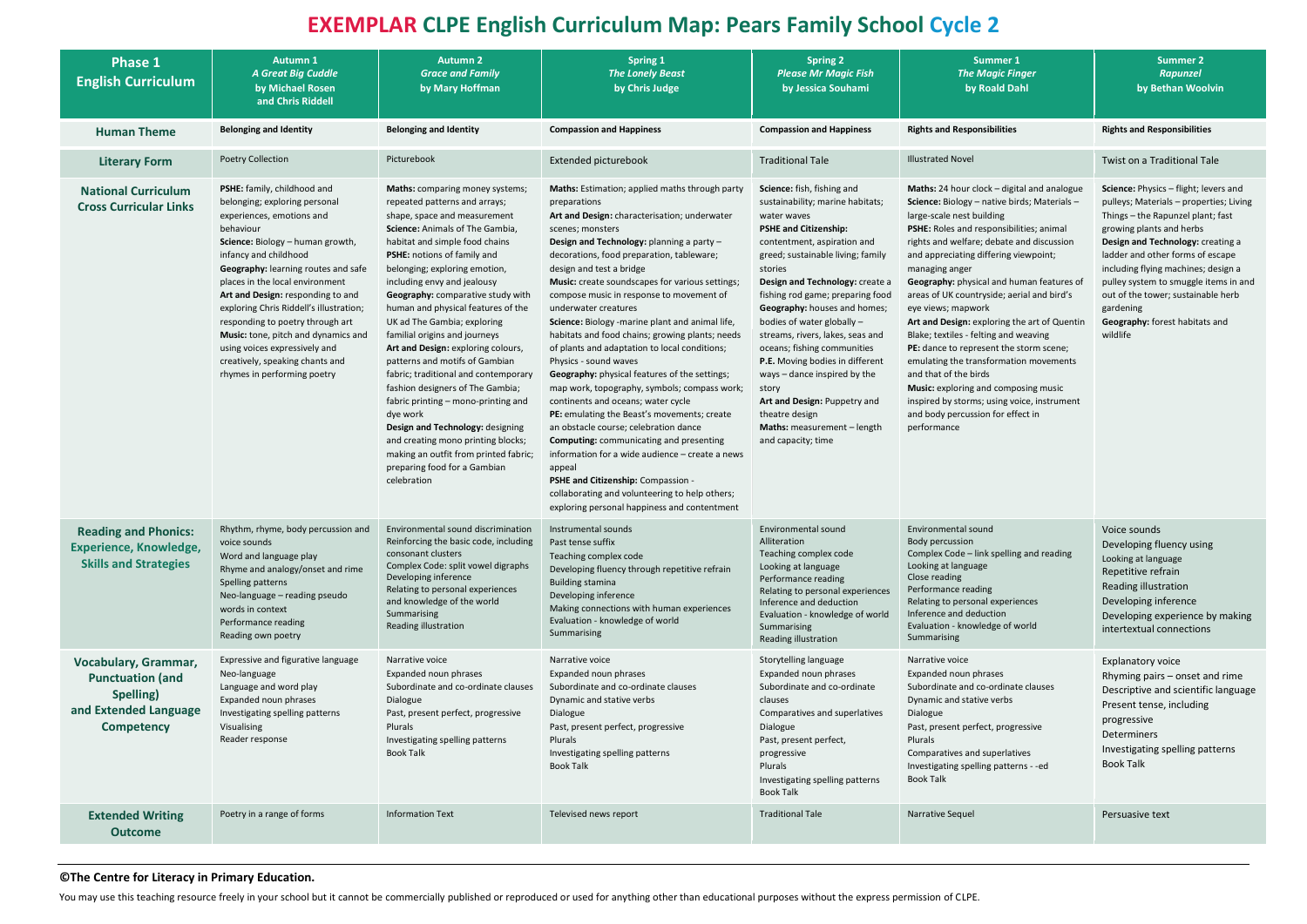### **©The Centre for Literacy in Primary Education.**

You may use this teaching resource freely in your school but it cannot be commercially published or reproduced or used for anything other than educational purposes without the express permission of CLPE.

# **Summer 2** *The Little Island* **by Smriti Prasadam-Halls and Robert Starling**

| <b>Phase 2</b><br><b>English Curriculum</b>                                                                   | <b>Autumn 1</b><br><b>Werewolf Club Rules</b><br>by Joseph Coehlo, illustrated by<br>John O'Leary                                                                                                                                                                                                                                                                                                                                                                                                                                                                                                                                                           | <b>Autumn 2</b><br><b>Gregory Cool</b><br>by Caroline Binch                                                                                                                                                                                                                                                                                                                                                                                                                                                                                                                                                                                                                                                                                                                                                                                                                                                            | <b>Spring 1</b><br><b>Rabbit and Bear. Rabbit's Bad</b><br><b>Habits</b><br>by Julian Gough and Jim Field                                                                                                                                                                                                                                                                                                                                                                                                                                                                                                                                                                                                                                                                                                                            | <b>Spring 2</b><br><b>Here Comes Frankie</b><br>by Tim Hopgood                                                                                                                                                                                                                                                                                                                                                                                                                                                          | Summer 1<br><b>Grendal. A Cautionary Tale about</b><br><b>Chocolate by David Lucas</b>                                                                                                                                                                                                                                                                                                                                                                                                                                                                                                                                                                                                                                                                                                                                                     | <b>Summer 2</b><br>The Little Islan<br>by Smriti Prasadan<br>and Robert Star                                                                                                                                                                                                                                                                                                                                                                                                                                                                                                                                                            |
|---------------------------------------------------------------------------------------------------------------|-------------------------------------------------------------------------------------------------------------------------------------------------------------------------------------------------------------------------------------------------------------------------------------------------------------------------------------------------------------------------------------------------------------------------------------------------------------------------------------------------------------------------------------------------------------------------------------------------------------------------------------------------------------|------------------------------------------------------------------------------------------------------------------------------------------------------------------------------------------------------------------------------------------------------------------------------------------------------------------------------------------------------------------------------------------------------------------------------------------------------------------------------------------------------------------------------------------------------------------------------------------------------------------------------------------------------------------------------------------------------------------------------------------------------------------------------------------------------------------------------------------------------------------------------------------------------------------------|--------------------------------------------------------------------------------------------------------------------------------------------------------------------------------------------------------------------------------------------------------------------------------------------------------------------------------------------------------------------------------------------------------------------------------------------------------------------------------------------------------------------------------------------------------------------------------------------------------------------------------------------------------------------------------------------------------------------------------------------------------------------------------------------------------------------------------------|-------------------------------------------------------------------------------------------------------------------------------------------------------------------------------------------------------------------------------------------------------------------------------------------------------------------------------------------------------------------------------------------------------------------------------------------------------------------------------------------------------------------------|--------------------------------------------------------------------------------------------------------------------------------------------------------------------------------------------------------------------------------------------------------------------------------------------------------------------------------------------------------------------------------------------------------------------------------------------------------------------------------------------------------------------------------------------------------------------------------------------------------------------------------------------------------------------------------------------------------------------------------------------------------------------------------------------------------------------------------------------|-----------------------------------------------------------------------------------------------------------------------------------------------------------------------------------------------------------------------------------------------------------------------------------------------------------------------------------------------------------------------------------------------------------------------------------------------------------------------------------------------------------------------------------------------------------------------------------------------------------------------------------------|
| <b>Human Theme</b>                                                                                            | <b>Belonging and Identity</b>                                                                                                                                                                                                                                                                                                                                                                                                                                                                                                                                                                                                                               | <b>Belonging and Identity</b>                                                                                                                                                                                                                                                                                                                                                                                                                                                                                                                                                                                                                                                                                                                                                                                                                                                                                          | <b>Compassion and Happiness</b>                                                                                                                                                                                                                                                                                                                                                                                                                                                                                                                                                                                                                                                                                                                                                                                                      | <b>Compassion and Happiness</b>                                                                                                                                                                                                                                                                                                                                                                                                                                                                                         | <b>Rights and Responsibilities</b>                                                                                                                                                                                                                                                                                                                                                                                                                                                                                                                                                                                                                                                                                                                                                                                                         | <b>Rights and Responsibilities</b>                                                                                                                                                                                                                                                                                                                                                                                                                                                                                                                                                                                                      |
| <b>Literary Form</b>                                                                                          | Poetry Collection                                                                                                                                                                                                                                                                                                                                                                                                                                                                                                                                                                                                                                           | Picturebook                                                                                                                                                                                                                                                                                                                                                                                                                                                                                                                                                                                                                                                                                                                                                                                                                                                                                                            | <b>Illustrated Picturebook</b>                                                                                                                                                                                                                                                                                                                                                                                                                                                                                                                                                                                                                                                                                                                                                                                                       | Picturebook                                                                                                                                                                                                                                                                                                                                                                                                                                                                                                             | Take on a Traditional Tale                                                                                                                                                                                                                                                                                                                                                                                                                                                                                                                                                                                                                                                                                                                                                                                                                 | Picturebook                                                                                                                                                                                                                                                                                                                                                                                                                                                                                                                                                                                                                             |
| <b>National Curriculum</b><br><b>Cross Curricular Links</b>                                                   | Science: Biology - life cycles of<br>plants and animals<br><b>Geography:</b> Locating countries on<br>world atlases; comparative study of<br>the UK and India<br>History: Exploring personal and<br>family history and heritage<br>Art and Design: exploring art and<br>illustration in expressing real and<br>imagined experiences; close<br>observational drawing<br>PSHE and Citizenship: Exploring<br>personal experiences; expressing<br>emotions; developing empathy;<br>family, friends and belonging<br><b>Computing: explore the world</b><br>through interactive maps; using<br>technology to research,<br>communicate and present<br>information | Science: Biology - living things and their<br>Tobago habitat; Forces - waves<br>Geography: Compare and contrast the human<br>and physical geography of the UK with<br>Tobago; human settlement and homes;<br>islands, seas and oceans<br>History: History, society and culture of<br>Tobago; migration and benefits of<br>immigration to UK; exploring personal and<br>family history and heritage<br>Art and Design: Exploring the illustration of<br>Caroline Binch; creating artwork using<br>illustrative techniques; exploring the art and<br>design on traditional and contemporary<br>Tobago.<br>Design and Technology: preparing food as in<br>Tobago<br>Computing: explore the world through<br>interactive maps; using technology to<br>research, communicate and present<br>PSHE and Citizenship: Identity and belonging;<br>family; valuing and respecting differences;<br>appreciating that which unites. | <b>Science:</b> Forces – gravity and friction;<br>seasonal change; Biology - living things<br>and their habitats - rabbits and bears;<br>food and nutrition for carnivores,<br>omnivores and herbivores; food chains;<br>exploring, identifying and naming<br>woodland plants<br>Art and Design: forest sculptures and<br>artwork; observational drawing and<br>fieldwork; flower and leaf pressings;<br>characterisation<br>Geography: Comparison of physical<br>features of the fictional world and the<br>real world of the UK, Europe, North and<br>South America<br>PSHE: Optimism, positivity and<br>contentment; compassion and empathy;<br>honesty, perseverance, and friendship<br><b>Computing:</b> explore the world through<br>interactive maps; using technology to<br>research, communicate and present<br>information | Science: Senses; sound waves<br>Art and Design: sensory exploration<br>of colour; study Kandinsky and his<br>Noisy Paintbox; artistic response to<br>music; explore artistic techniques;<br>colour mixing and theory<br>Music: study of and response to Jazz<br>and significant musicians; musical<br>notation and composition from set<br>pieces;<br>PSHE: determination; expressing<br>emotion and joy; experiencing<br>shared responses<br><b>Computing:</b> Use music software to<br>compose and produce own pieces | Science: Materials - states of matter;<br>chocolate, from bean to bar; reversible<br>and irreversible changes; cacao plant<br>growth<br>Geography: Chocolate farming and<br>production; fair trade; deforestation<br>and conservation<br>History: Aztec civilization and cacao<br>Art and Design: Explore David Lucas's<br>illustration and the influence of Folk art<br>and the Arts and Craft movement;<br>design packaging for chocolate products<br>Design and Technology: Food -<br>chocolate<br><b>Computing:</b> Coding and programming<br>software that demonstrates<br>consequence to actions and allows<br>alternative choices<br>PSHE and Citizenship: Personal<br>responsibility for actions; making good<br>choices; appreciating the rights of<br>others; taking responsibility for<br>consequences / learning from mistakes | Science: Materials - proper<br>bridge building; growing pl<br>nutrition in soils<br>Geography: Islands, lakes a<br>Farming<br>History: Human rights, Uni<br>and global boundaries<br>Art and Design: Explore an<br>Robert Starling's illustration<br>Propaganda art<br>Design and Technology: ex<br>engineering to build variety<br>Computing: Coding and pro<br>software that demonstrate<br>consequence to actions an<br>alternative choices<br>PSHE and Citizenship: Libe<br>freedom; understanding bo<br>hierarchy; human rights, eo<br>fairness; appreciating the r<br>others; taking responsibilit<br>consequences / learning fro |
| <b>Reading:</b><br><b>Experience,</b><br>Knowledge, Skills and<br><b>Strategies</b>                           | Complex Code - link spelling and<br>reading<br>Rhythm and Rhyme<br>Reading illustration<br>Lifting meaning through<br>performance reading<br>Predicting<br>Developing inference<br>Developing experience by making<br>intertextual connections<br>Looking at language                                                                                                                                                                                                                                                                                                                                                                                       | Complex Code - link spelling and reading<br>Visualising<br><b>Reading illustration</b><br>Scanning and close reading<br>Character comparison<br>Looking at language<br>Predicting and summarising<br>Making intertextual connections<br>Inference and deduction<br>Evaluating - personal & world connections<br>Affective reader response                                                                                                                                                                                                                                                                                                                                                                                                                                                                                                                                                                              | Complex Code - link spelling and<br>reading<br>Compound words<br>Looking at language<br>Close reading<br>Performance reading<br>Relating to personal experiences<br>Inference and deduction<br>Evaluation - knowledge of world<br>Making intertextual connections<br>Summarising<br>Affective reader response                                                                                                                                                                                                                                                                                                                                                                                                                                                                                                                        | Complex Code - link spelling reading<br>Visualising<br>Reading illustration<br>Scanning and close reading<br>Character comparison<br>Looking at language<br>Predicting and summarising<br>Intertextual connections<br>Inference and deduction<br>Evaluating<br>Affective reader response                                                                                                                                                                                                                                | Complex Code - link spelling and<br>reading<br>Visualising<br>Interplay of illustration and text<br>Scanning and close reading<br>Looking at language<br>Predicting and summarising<br>Making intertextual connections<br>Inference and deduction<br>Evaluating<br>Affective reader response                                                                                                                                                                                                                                                                                                                                                                                                                                                                                                                                               | Complex Code - link spellir<br>reading<br>Visualising<br>Interplay of illustration and<br>Scanning and close reading<br>Looking at language<br>Predicting and summarising<br>Empathising<br>Inference and deduction<br>Evaluating<br>Affective reader response                                                                                                                                                                                                                                                                                                                                                                          |
| Vocabulary,<br>Grammar,<br><b>Punctuation (and</b><br>Spelling)<br>and Extended<br><b>Language Competency</b> | Poetic language<br>Language and word play:<br>Homophones<br>Visual patterns in rhyming words -<br>onset and rime Onomatopoeia -<br>consonant clusters<br>Syllabification for spelling<br>Narrative poetry<br>Figurative language<br>Using language for intent and effect<br>Language - printed page and the ear                                                                                                                                                                                                                                                                                                                                             | Past tense consistency, including progressive<br>and present perfect<br>Complex and compound sentences<br>Fronted adverbials<br>Vivid noun phrases<br>Phonemic patterns in English and Patois<br>languages<br>Word families in context<br>First person voice<br><b>Book Talk</b>                                                                                                                                                                                                                                                                                                                                                                                                                                                                                                                                                                                                                                       | Past tense consistency, including<br>progressive and present perfect<br>Noun phrases<br>Complex and compound sentences<br>Fronted adverbials<br>Prepositional phrases<br>Adverbs to describe speech<br>Dialogue - direct speech<br>Punctuation for effect<br>Superlatives and comparatives<br>Simile<br><b>Book Talk</b>                                                                                                                                                                                                                                                                                                                                                                                                                                                                                                             | Past tense consistency<br>Vivid description - huge range of<br>adjectives related to sound<br>Powerful verbs<br>Complex and compound sentences<br>Adverbial phrases<br>Dialogue - direct speech<br>Punctuation for effect<br>Superlatives and comparatives<br>Language and word play:<br>Figurative language<br><b>Book Talk</b>                                                                                                                                                                                        | Past tense consistency, including<br>progressive and present perfect<br>Modal verbs - proverbs and moral tales<br>Dialogue - direct speech<br>Punctuation for effect - exclamation<br>Complex and compound sentences<br>Adverbial phrases<br>Powerful verbs<br>Characterisation<br>Vivid description<br>Repetitive refrains<br>Formulaic phrases                                                                                                                                                                                                                                                                                                                                                                                                                                                                                           | Past tense consistency, incl<br>progressive and present pe<br>Vivid description<br>Nuanced language and mea<br>Ambiguity<br>Idioms<br>Metaphor, personification<br>Determiners and definite a<br>Modal verbs<br>Passive and active language<br>Complex and compound se<br>Repetition for emphasis                                                                                                                                                                                                                                                                                                                                       |
| <b>Extended Writing</b><br><b>Outcome</b>                                                                     | Poetry in a range of forms                                                                                                                                                                                                                                                                                                                                                                                                                                                                                                                                                                                                                                  | Autobiography                                                                                                                                                                                                                                                                                                                                                                                                                                                                                                                                                                                                                                                                                                                                                                                                                                                                                                          | Narrative                                                                                                                                                                                                                                                                                                                                                                                                                                                                                                                                                                                                                                                                                                                                                                                                                            | Picturebook                                                                                                                                                                                                                                                                                                                                                                                                                                                                                                             | Fable                                                                                                                                                                                                                                                                                                                                                                                                                                                                                                                                                                                                                                                                                                                                                                                                                                      | Speech                                                                                                                                                                                                                                                                                                                                                                                                                                                                                                                                                                                                                                  |

**Science:** Materials – properties for bridge building; growing plants and nutrition in soils **Geography:** Islands, lakes and rivers; Farming **History:** Human rights, United Nations and global boundaries **Art and Design:** Explore and respond to Robert Starling's illustration; Propaganda art **Design and Technology:** exploring engineering to build variety of bridges **Computing:** Coding and programming software that demonstrates consequence to actions and allows alternative choices **PSHE and Citizenship:** Liberty and freedom; understanding boundaries; hierarchy; human rights, equality and fairness; appreciating the rights of others; taking responsibility for consequences / learning from mistakes Complex Code – link spelling and reading

Visualising Interplay of illustration and text Scanning and close reading Looking at language Predicting and summarising Empathising Inference and deduction Evaluating Affective reader response

Past tense consistency, including progressive and present perfect Vivid description Nuanced language and meanings Ambiguity Idioms Metaphor, personification and simile Determiners and definite article Modal verbs Passive and active language Complex and compound sentences Repetition for emphasis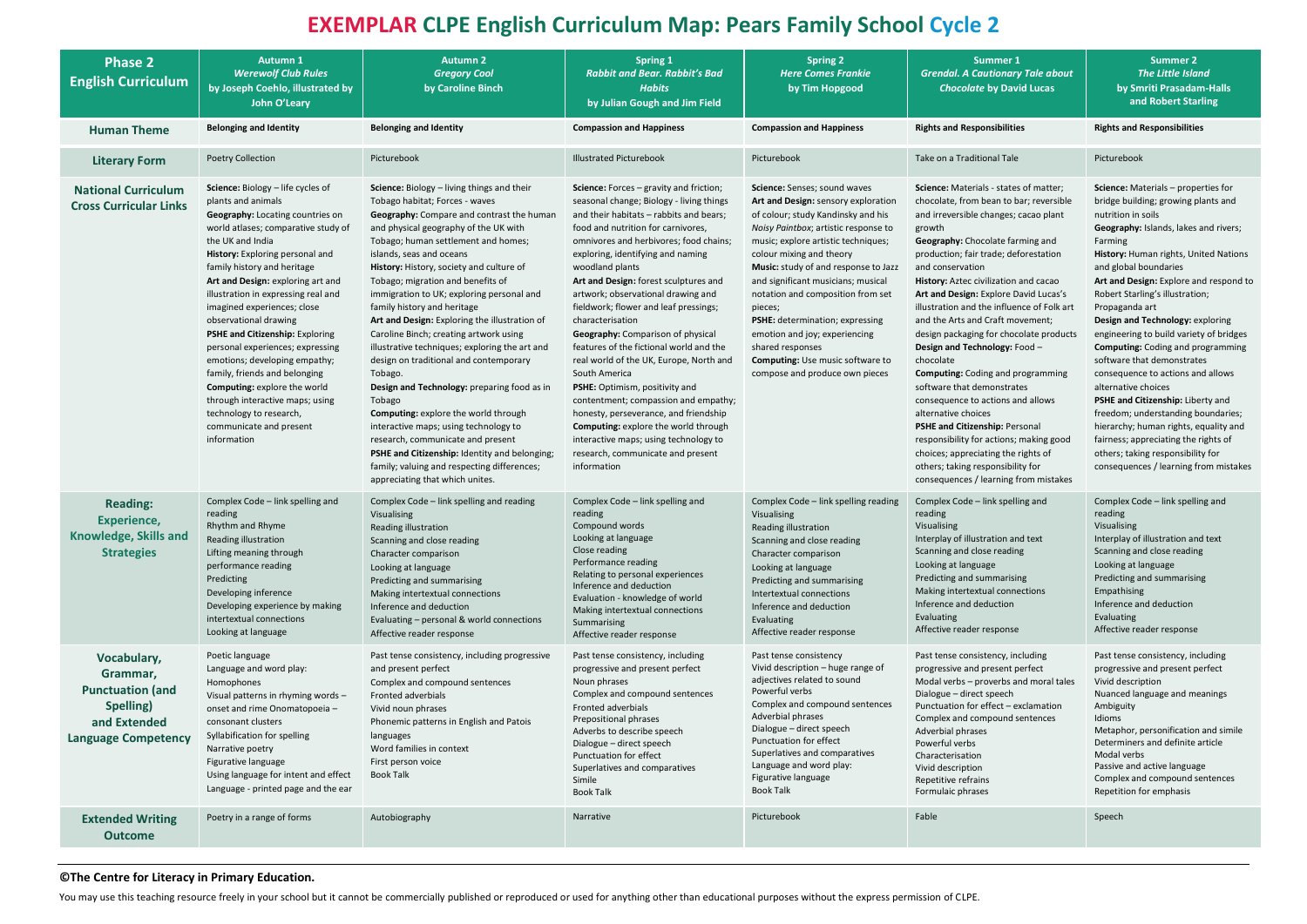### **©The Centre for Literacy in Primary Education.**

You may use this teaching resource freely in your school but it cannot be commercially published or reproduced or used for anything other than educational purposes without the express permission of CLPE.

| <b>Phase 3</b><br><b>English Curriculum</b>                                                                | <b>Autumn 1</b><br><b>The Big Book of Bad Things</b><br>by Michael Rosen                                                                                                                                                                                                                                                                                                                                                                                                                                                                                                                                                                                                                                                                                                                                                                                                          | <b>Autumn 2</b><br><b>Where did you go, Birdy Jones?</b><br>by Joanna Nadin                                                                                                                                                                                                                                                                                                                                                                                                                                                                                                                                                                              | <b>Spring 1</b><br><b>Moon Man</b><br>by Tomi Ungerer                                                                                                                                                                                                                                                                                                                                                    | <b>Spring 2</b><br>The Boy at the Back of the Class<br>by Onjali Rauf                                                                                                                                                                                                                                                                                                                                                                                           | Summer 1<br><b>Mouse, Bird, Snake, Wolf</b><br>by David Almond and Dave<br><b>McKean</b>                                                                                                                                                                                                                                                                                                                                                                     | <b>Summer 2</b><br><b>Tales from the Caribbean</b><br>by Trish Cooke                                                                                                                                                                                                                                                                                                                                                                                                                                                                                                                                                                                                                                                                                                                                                                                                                                                                                                                                                                                                                                                                             |
|------------------------------------------------------------------------------------------------------------|-----------------------------------------------------------------------------------------------------------------------------------------------------------------------------------------------------------------------------------------------------------------------------------------------------------------------------------------------------------------------------------------------------------------------------------------------------------------------------------------------------------------------------------------------------------------------------------------------------------------------------------------------------------------------------------------------------------------------------------------------------------------------------------------------------------------------------------------------------------------------------------|----------------------------------------------------------------------------------------------------------------------------------------------------------------------------------------------------------------------------------------------------------------------------------------------------------------------------------------------------------------------------------------------------------------------------------------------------------------------------------------------------------------------------------------------------------------------------------------------------------------------------------------------------------|----------------------------------------------------------------------------------------------------------------------------------------------------------------------------------------------------------------------------------------------------------------------------------------------------------------------------------------------------------------------------------------------------------|-----------------------------------------------------------------------------------------------------------------------------------------------------------------------------------------------------------------------------------------------------------------------------------------------------------------------------------------------------------------------------------------------------------------------------------------------------------------|--------------------------------------------------------------------------------------------------------------------------------------------------------------------------------------------------------------------------------------------------------------------------------------------------------------------------------------------------------------------------------------------------------------------------------------------------------------|--------------------------------------------------------------------------------------------------------------------------------------------------------------------------------------------------------------------------------------------------------------------------------------------------------------------------------------------------------------------------------------------------------------------------------------------------------------------------------------------------------------------------------------------------------------------------------------------------------------------------------------------------------------------------------------------------------------------------------------------------------------------------------------------------------------------------------------------------------------------------------------------------------------------------------------------------------------------------------------------------------------------------------------------------------------------------------------------------------------------------------------------------|
| <b>Human Theme</b>                                                                                         | <b>Belonging and Identity</b>                                                                                                                                                                                                                                                                                                                                                                                                                                                                                                                                                                                                                                                                                                                                                                                                                                                     | <b>Belonging and Identity</b>                                                                                                                                                                                                                                                                                                                                                                                                                                                                                                                                                                                                                            | <b>Compassion and Happiness</b>                                                                                                                                                                                                                                                                                                                                                                          | <b>Compassion and Happiness</b>                                                                                                                                                                                                                                                                                                                                                                                                                                 | <b>Rights and Responsibilities</b>                                                                                                                                                                                                                                                                                                                                                                                                                           | <b>Rights and Responsibilities</b>                                                                                                                                                                                                                                                                                                                                                                                                                                                                                                                                                                                                                                                                                                                                                                                                                                                                                                                                                                                                                                                                                                               |
| <b>Literary Form</b>                                                                                       | <b>Poetry Collection</b>                                                                                                                                                                                                                                                                                                                                                                                                                                                                                                                                                                                                                                                                                                                                                                                                                                                          | Novel                                                                                                                                                                                                                                                                                                                                                                                                                                                                                                                                                                                                                                                    | Picturebook                                                                                                                                                                                                                                                                                                                                                                                              | Novel                                                                                                                                                                                                                                                                                                                                                                                                                                                           | <b>Graphic Novel</b>                                                                                                                                                                                                                                                                                                                                                                                                                                         | <b>Illustrated Novel</b>                                                                                                                                                                                                                                                                                                                                                                                                                                                                                                                                                                                                                                                                                                                                                                                                                                                                                                                                                                                                                                                                                                                         |
| <b>National Curriculum</b><br><b>Cross Curricular Links</b>                                                | PSHE: identity, family relationships,<br>childhood and diversity; personal<br>experience; viewpoint and empathy;<br>exploring attitudes toward immigration<br><b>Science:</b> 'The Raft' - forces and materials<br>investigation<br>History: Jewish refugee experience; UK<br>cities like London and growing up in East<br>London, post war to contemporary times<br><b>Geography:</b> Jewish refugee journeys such<br>as from Poland and Romania to London<br>(Rosen); contemporary refugee journeys<br>Art and Design: exploring and comparing<br>style and techniques of the various<br>illustrators of Michael Rosen's books;<br>responding to poetry through art<br><b>Music:</b> Using voice, instruments and body<br>percussion creatively to perform poetry;<br>rhythm and beat in music and poetry<br>PE: Dance with sequenced movements<br>linked to poetry performance | PSHE: Home, family identity and<br>friendship; managing change;<br>wanting to fit in and being yourself -<br>coping with peer pressure; grief,<br>memory and loss; personal stories.<br><b>Science: Natural world and animals:</b><br>a study of homing birds $-$ pigeons $-$<br>and human relationship with nature<br>History: the role of homing birds in<br>UK history<br>Geography: Map work, co-ordinates<br>and tracking distance; comparison<br>on cities Leeds and Edinburgh<br>Art and Design: portraiture; objects<br>that tell stories; art on the theme of<br>identity and memory.<br>Music: creating playlists of personal<br>significance. | History: lunar landings<br>Science: the moon, solar system and<br>star constellations<br>Design and Technology: Rockets and<br>space craft; flight<br>Art and Design: art inspired by the<br>moon and space<br>Music: Study Holst's The Planets Suite<br>and film soundtracks; create own<br>space inspired music and soundtrack                                                                         | Art and Design: Study Syrian painter<br>Abdalla Omari; resistance art<br><b>Geography:</b> investigating journeys<br>taken by persecuted groups<br>History: A study of Syria from<br>Islamic civilization to contemporary<br>times<br><b>PSHE:</b> look at how to become a<br>'Rights Respecting' school using the<br><b>UNICEF toolkit</b>                                                                                                                     | Art and Design: study of illustrator,<br>Dave McKean; art and artists inspired<br>by the animals featured<br><b>Science:</b> Living Things – animals;<br>classification; evolution<br><b>History:</b> Gods and goddesses of<br>ancient civilizations; creation belief<br>systems across civilizations and<br>religions<br>PSHE and Citizenship: creation,<br>playing 'god'; appreciation for<br>differing beliefs regarding animal<br>creation and evolution | Computing: Safely and effectively to create and<br>edit own filmed/animated retellings of favourite<br>stories from the collection.<br>Science: Research, report and compare the flora<br>and fauna of the Caribbean. Compare<br>explanations in etiological stories with modern<br>scientists understanding of evolution to consider<br>how animals have adapted to best survive<br>Music: Listen and respond to musical styles<br>which originated and developed in the<br>Caribbean. Children learn how to play<br>instruments, rhythms and songs which are<br>specific to these musical styles.<br>Geography: Use maps and atlases concentrating<br>on environmental regions, key physical and<br>human characteristics, countries, and major<br>cities within the Caribbean.<br>History: Discuss, research and report on issues<br>related to the history of Slavery in Britain and<br>beyond and the colonisation of Caribbean<br>islands; 'Windrush' migration from the<br>Caribbean to Britain in the mid-20 <sup>th</sup> Century.<br>PSHE: Stories as cultural carriers, identity and<br>belonging; ethics of slavery; moral lessons f |
| <b>Reading:</b><br><b>Experience, Knowledge,</b><br><b>Skills and Strategies</b>                           | Complex Code - link spelling and reading<br>Rhythm and Rhyme<br>Reading illustration<br>Lifting meaning thr performance reading<br>Predicting<br>Developing inference<br>Developing experience by making<br>intertextual connections<br>Looking at language                                                                                                                                                                                                                                                                                                                                                                                                                                                                                                                                                                                                                       | Looking at language and structure<br>Visualising<br>Empathising<br>Character comparison<br>Scanning and close reading<br>Performance reading<br>Inference and deduction<br>Evaluating - identify themes &<br>conventions<br>Increasing literary experience<br>Making intertextual comparisons                                                                                                                                                                                                                                                                                                                                                            | Interplay of illustration and text<br>Visualising<br>Character comparison<br>Looking at language and structure<br>Scanning and close reading<br><b>Performance Reading</b><br>Predicting and summarising<br>Making personal connections<br>Inference and deduction<br>Evaluating - identify themes and<br>conventions                                                                                    | Looking at language and structure<br>Making personal connections<br>Visualising<br>Critical reading: viewpoint<br>Character comparison<br>Scanning and close reading<br>Inference and deduction<br>Evaluating - identify themes &<br>conventions<br>Increasing literary experience<br>Making intertextual comparisons                                                                                                                                           | Making meaning from illustration and<br>text<br>Asking questions and clarifying<br>Predicting<br>Inference and deduction<br>Evaluating and summarising<br>Visualising<br>Character comparison<br>Looking at language<br>Identifying bias<br>Performance reading                                                                                                                                                                                              | Book Talk - Personal Response<br>Making personal and intertextual<br>connections<br>Inference and deduction<br>Prediction and summarising<br>Close reading and text marking<br>Storymapping<br>Performance of text<br>Critical reading: fairytale tropes &<br>stereotypes                                                                                                                                                                                                                                                                                                                                                                                                                                                                                                                                                                                                                                                                                                                                                                                                                                                                        |
| Vocabulary, Grammar,<br><b>Punctuation (and</b><br>Spelling)<br>and Extended Language<br><b>Competency</b> | Poetic language<br>Language and word play: Homophones<br>Visual patterns in rhyming words - onset<br>and rime Onomatopoeia - consonant<br>clusters<br>Syllabification for spelling<br>Narrative poetry<br>Figurative language<br>Using language for intent and effect<br>Language - printed page and the ear                                                                                                                                                                                                                                                                                                                                                                                                                                                                                                                                                                      | <b>Regional Dialect</b><br>Personal storytelling<br>Register used in range of<br>autobiographical forms<br>Complex sentences and<br>conjunctions used in<br>non-linear narrative structures<br>Ambiguity<br>Figurative language including<br>metaphor<br>Fronted adverbials<br>Language of explanatory texts -<br>consistent present tense,<br>determiners, precise vocabulary                                                                                                                                                                                                                                                                           | Precise and descriptive language -<br>noun, verb, prepositional and<br>adverbial phrases<br>Figurative language including<br>metaphor, simile, personification,<br>noun phrases<br>Vocabulary to describe emotions<br>Abstract nouns<br>Passive and active verbs<br>Ambiguity and bias<br>Rhetorical questioning in persuasion<br>Choices of determiner, tense, noun<br>phrases, conjunctions for effect | Narrative voice and viewpoint<br>Conjunctions and fronted adverbials<br>Debate, dilemma and persuasion:<br>modal verbs, conjunctions,<br>subjunctive<br>Imagined and improvised dialogue -<br>informal and formal speech<br>Emotional expression<br>and empathetic language<br>Range of cohesive devices<br>Commas and parentheses to clarify<br>Semi-colons to add meaning<br>Exploring ambiguity and bias<br>Passive and active voice<br>Slogans and rhetoric | Narrative voice<br>Past and present tense, including<br>progressive<br>Imagery and descriptive phrases<br>Synonyms and antonyms<br>Vivid verb choices<br>Hypotheses and questions<br>Debate, dilemma and persuasive<br>language: modal verbs, conjunctions,<br>passive and active voice<br>Range of cohesive devices                                                                                                                                         | Language of oral storytelling, including<br>words, phrases, dialect associated with the<br>Caribbean islands<br><b>Traditional Tale voice</b><br>Voice of information texts - including<br>choices of determiner, tense, noun<br>phrases, conjunctions.<br>Figurative and descriptive language<br>including metaphor, simile, personification,<br>noun and adverbial phrases,<br>onomatopoeia, and alliteration<br>Dialogue<br>Rhetorical questioning, 2 <sup>nd</sup> person address                                                                                                                                                                                                                                                                                                                                                                                                                                                                                                                                                                                                                                                            |
| <b>Extended Writing</b><br><b>Outcome</b>                                                                  | Poetry in a range of forms                                                                                                                                                                                                                                                                                                                                                                                                                                                                                                                                                                                                                                                                                                                                                                                                                                                        | Autobiographical Piece                                                                                                                                                                                                                                                                                                                                                                                                                                                                                                                                                                                                                                   | Newspaper report                                                                                                                                                                                                                                                                                                                                                                                         | Script for an Infomercial                                                                                                                                                                                                                                                                                                                                                                                                                                       | New narrative section – graphic novel                                                                                                                                                                                                                                                                                                                                                                                                                        | <b>Folk Tale Narrative</b>                                                                                                                                                                                                                                                                                                                                                                                                                                                                                                                                                                                                                                                                                                                                                                                                                                                                                                                                                                                                                                                                                                                       |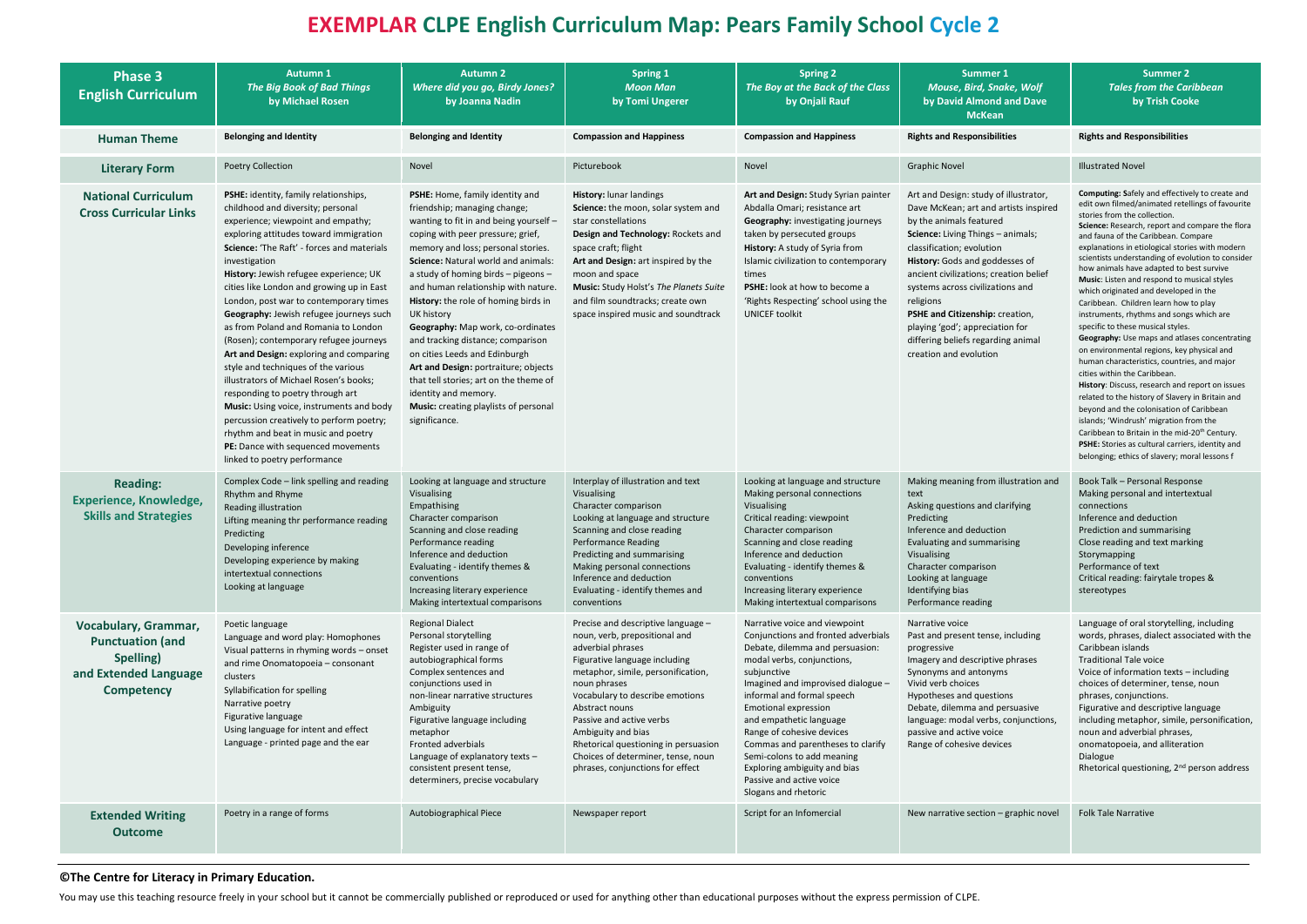### **©The Centre for Literacy in Primary Education.**

You may use this teaching resource freely in your school but it cannot be commercially published or reproduced or used for anything other than educational purposes without the express permission of CLPE.

| <b>Phase 4</b><br><b>English</b><br><b>Curriculum</b>                                                                   | <b>Autumn 1</b><br><b>Rhythm and Poetry</b><br>by Karl Nova                                                                                                                                                                                                                                                                                                                                                                                                              | <b>Autumn 2</b><br><b>The Dam</b><br>by David Almond and Levi Pinfold                                                                                                                                                                                                                                                                                                                                                                                                                                                                                                                                                                                                                                                                                                                                                                                                                                                                         | <b>Spring 1</b><br><b>Skellig</b><br>by David Almond                                                                                                                                                                                                                                                                                                         | <b>Spring 2</b><br><b>The Journey</b><br>by Francesca Sanna                                                                                                                                                                                                                                                                                                                                                                                | <b>Summer 1</b><br><b>Cosmic</b><br>by Frank Cottrell Boyce                                                                                                                                                                                                                                                                                                                                | <b>Summer 2</b><br><b>Way Home</b><br><b>By Libby Hwthorn</b>                                                                                                                                                                                                                                                                                                 |
|-------------------------------------------------------------------------------------------------------------------------|--------------------------------------------------------------------------------------------------------------------------------------------------------------------------------------------------------------------------------------------------------------------------------------------------------------------------------------------------------------------------------------------------------------------------------------------------------------------------|-----------------------------------------------------------------------------------------------------------------------------------------------------------------------------------------------------------------------------------------------------------------------------------------------------------------------------------------------------------------------------------------------------------------------------------------------------------------------------------------------------------------------------------------------------------------------------------------------------------------------------------------------------------------------------------------------------------------------------------------------------------------------------------------------------------------------------------------------------------------------------------------------------------------------------------------------|--------------------------------------------------------------------------------------------------------------------------------------------------------------------------------------------------------------------------------------------------------------------------------------------------------------------------------------------------------------|--------------------------------------------------------------------------------------------------------------------------------------------------------------------------------------------------------------------------------------------------------------------------------------------------------------------------------------------------------------------------------------------------------------------------------------------|--------------------------------------------------------------------------------------------------------------------------------------------------------------------------------------------------------------------------------------------------------------------------------------------------------------------------------------------------------------------------------------------|---------------------------------------------------------------------------------------------------------------------------------------------------------------------------------------------------------------------------------------------------------------------------------------------------------------------------------------------------------------|
|                                                                                                                         |                                                                                                                                                                                                                                                                                                                                                                                                                                                                          |                                                                                                                                                                                                                                                                                                                                                                                                                                                                                                                                                                                                                                                                                                                                                                                                                                                                                                                                               |                                                                                                                                                                                                                                                                                                                                                              |                                                                                                                                                                                                                                                                                                                                                                                                                                            | and Steven Lenton                                                                                                                                                                                                                                                                                                                                                                          |                                                                                                                                                                                                                                                                                                                                                               |
| <b>Human Themes</b>                                                                                                     | <b>Belonging and Identity</b>                                                                                                                                                                                                                                                                                                                                                                                                                                            | <b>Belonging and Identity</b>                                                                                                                                                                                                                                                                                                                                                                                                                                                                                                                                                                                                                                                                                                                                                                                                                                                                                                                 | <b>Compassion and Happiness</b>                                                                                                                                                                                                                                                                                                                              | <b>Compassion and Happiness</b>                                                                                                                                                                                                                                                                                                                                                                                                            | <b>Rights and Responsibilities</b>                                                                                                                                                                                                                                                                                                                                                         | <b>Rights and Responsibilities</b>                                                                                                                                                                                                                                                                                                                            |
| <b>Literary Form</b>                                                                                                    | Poetry Collection                                                                                                                                                                                                                                                                                                                                                                                                                                                        | Picturebook                                                                                                                                                                                                                                                                                                                                                                                                                                                                                                                                                                                                                                                                                                                                                                                                                                                                                                                                   | Contemporary novel                                                                                                                                                                                                                                                                                                                                           | Picturebook                                                                                                                                                                                                                                                                                                                                                                                                                                | Contemporary novel                                                                                                                                                                                                                                                                                                                                                                         | Picturebook                                                                                                                                                                                                                                                                                                                                                   |
| <b>Cross Curricular</b><br><b>Links</b>                                                                                 | Geography: comparative study of<br>Lagos and London; globes, maps<br>and flight paths<br>History: London - significant<br>events and changes - Great Fire,<br>plague, theatre and the arts,<br>WWII, redevelopment, transport,<br>Olympics<br>Art and Design: Graffiti culture<br>and street art; poetry illustration;<br>response to poetry<br><b>Music:</b> explore origins and develop<br>appreciation for hip hop and rap<br>music; creating own lyrics and<br>music | Geography: Physical and human geography of<br>the Kielder valley; mapwork; importance of<br>water and conditions that led to Kielder Water;<br>wider benefits - rise of leisure and tourism and<br>move to renewable energy.<br>History: How historical artefacts chart its<br>history as a farming community - evolution of<br>tools for hunting/farming in the Stone and<br>Bronze Ages; development of settlements<br>through archaeological evidence; Agricultural<br>Revolution; and the Industrial Revolution.<br>Design and Technology: Process of designing<br>and building a dam; real world considerations<br>Art and Design: Explore and respond to Levi<br>Pinfold's illustration; watercolour skills and<br>techniques; sepia photography<br>Music: Listen to and appreciate the musical<br>traditions of the North East; notable musicians<br>Science: water cycle; learning about the finite<br>nature of water as a resource. | PSHE: Family; transition to adulthood;<br>experiencing and exploring emotion and<br>empathy<br>Science: Biology - birds' skeletal<br>systems; tawny owls<br>Geography: Habitat of the tawny owls;<br>environmental study - impact of<br>farming<br>Art and Design: observational drawings<br>and field study; significant artists and<br>portrayals of birds | Science: Biology - bird<br>classification and migration<br><b>Art and Design: Artistic</b><br>interpretation of the sea<br>Citizenship: Human rights -<br>asylum<br>Geography: Fictional and real<br>world comparison- geographical<br>description; mapping the potential<br>journey<br>History: Study the history and<br>benefits of migration and<br>immigration within the local<br>community<br>Music: Study and create<br>soundtracks | Art and Design: Responding through art<br>Design and Technology: Themes parks,<br>rides and rollercoasters<br>Science: Physics - space, sun, earth and<br>moon; forces – mechanical and gravity<br><b>Computing: Platforms for collaborating and</b><br>communicating; programming; discerning<br>content<br><b>Music:</b> appreciating orchestral music<br>inspired by planets and space. | <b>Geography:</b> Urban environments and<br>human settlement<br>Art and Design: Graffiti art and artists<br>PSHE and citizenship: Homelessness<br>and assisted accommodation;<br>voluntary and charitable work; making<br>a contribution to society; governmental<br>and individual responsibility<br>Design and Technology: shelter and<br>survival outdoors |
| <b>Reading:</b><br><b>Experience,</b><br><b>Knowledge, Skills</b><br>and Strategies                                     | Rhythm and rhyme<br>Performance reading<br>Listening to poets<br>Visualisation<br>Drawing on personal experiences<br>and values<br>Affective response<br>Alliteration and assonance<br>Looking at language                                                                                                                                                                                                                                                               | Asking questions and clarifying<br>Scanning and close reading<br>Predicting<br>Evaluating and summarising<br>Developing inference and deduction<br>Reading illustration and film<br>Identifying bias                                                                                                                                                                                                                                                                                                                                                                                                                                                                                                                                                                                                                                                                                                                                          | Asking questions and clarifying<br>Scanning and close reading<br>Predicting and summarising<br>Developing inference and deduction<br>Character comparison<br>Intertextual comparison                                                                                                                                                                         | Making meaning from illustration<br>and text<br>Asking questions and clarifying<br>Scanning and close reading<br>Predicting<br>Evaluating and summarising<br>Visualising                                                                                                                                                                                                                                                                   | Asking questions and clarifying<br>Scanning and close reading<br>Predicting and summarising<br>Developing inference and deduction<br>Character comparison                                                                                                                                                                                                                                  | Making meaning - illustration and text<br>Asking questions and clarifying<br>Predicting<br>Inference and deduction<br>Evaluating and summarising<br>Visualising<br>Character comparison<br>Looking at language<br>Identifying bias<br>Performance reading                                                                                                     |
| Vocabulary,<br>Grammar,<br><b>Punctuation (and</b><br>Spelling)<br>and Extended<br><b>Language</b><br><b>Competency</b> | Prosody in hip hop, rap and poetry<br>Poetic and lyrical language<br>Figurative language<br>Precise vocabulary choice<br>Exploring language and meaning<br>play<br>Metaphor and imagery<br>Expression - empathetic language<br>Imagery and descriptive phrases<br>Punctuation for effect<br>Language for impact in<br>performance                                                                                                                                        | Narrative voice<br>Past and present tense, including progressive<br>Dialogue<br>Paragraphs for cohesion<br>Conjunctions and fronted adverbials<br>Metaphor and imagery<br>Emotional expression and empathetic language<br>Debate, dilemma and persuasion: modal verbs,<br>conjunction, subjunctive                                                                                                                                                                                                                                                                                                                                                                                                                                                                                                                                                                                                                                            | Narrative voice<br>Descriptive language and precise<br>vocabulary choice<br>Imagined and improvised dialogue -<br>informal and formal speech<br><b>Emotional expression</b><br>Exploring language and meaning<br>Expression and empathetic language<br>Metaphor and imagery<br>Paragraphs for cohesion<br>Pragmatics for effect on reader                    | Narrative voice<br>Descriptive language and precise<br>vocabulary choice<br>Imagined and improvised dialogue<br>- informal and formal speech<br>Exploring language and meaning<br>Expression and empathetic<br>language<br>Metaphor and imagery<br>Paragraphs for cohesion<br>Pragmatics for effect on reader                                                                                                                              | Narrative voice<br>Past and present tense, including<br>progressive<br>Dialogue<br>Paragraphs for cohesion<br>Conjunctions and fronted adverbials<br>Debate, discussion and dilemma:<br>subjunctive, modal verbs, passive and active<br>Imagined and improvised dialogue -<br>informal and formal speech<br><b>Book Talk</b>                                                               | Narrative voice<br>Past and present tense, including<br>progressive<br>Imagery and descriptive phrases<br>Synonyms and antonyms<br>Vivid verb choices<br>Hypotheses and questions<br>Debate, dilemma and persuasive<br>language: modal verbs, conjunctions,<br>passive and active voice<br>Range of cohesive devices<br>Book Talk                             |
| <b>Extended Writing</b><br><b>Outcome</b>                                                                               | Poetry                                                                                                                                                                                                                                                                                                                                                                                                                                                                   | Self-initiated non-fiction writing                                                                                                                                                                                                                                                                                                                                                                                                                                                                                                                                                                                                                                                                                                                                                                                                                                                                                                            | Character viewpoint narrative                                                                                                                                                                                                                                                                                                                                | Form of Activism                                                                                                                                                                                                                                                                                                                                                                                                                           | Persuasive piece - marketing                                                                                                                                                                                                                                                                                                                                                               | Short story                                                                                                                                                                                                                                                                                                                                                   |